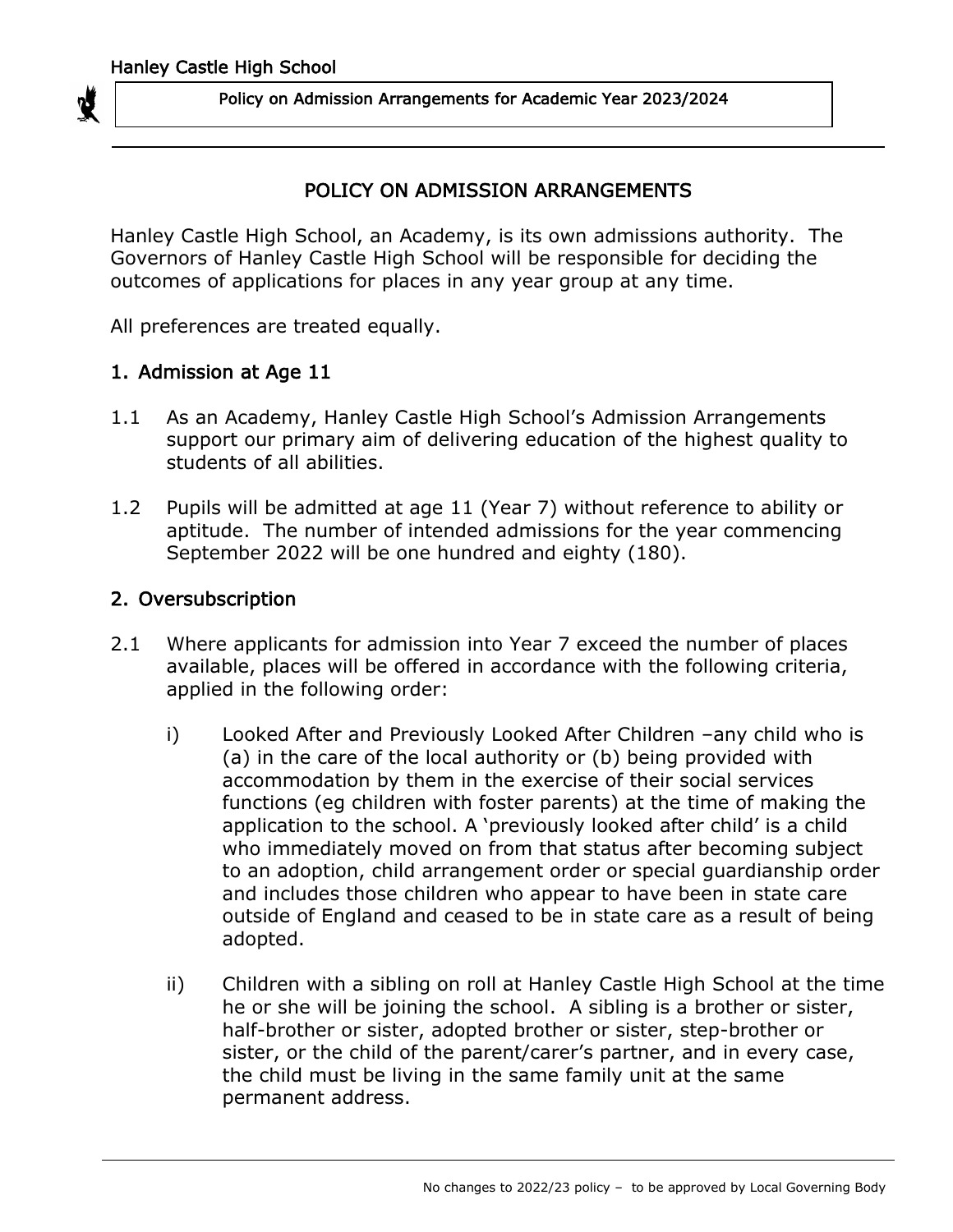

- iii) Children who live in the Hanley Castle High School catchment area with priority given to students who live nearest to the school by the shortest straight line distance. The measurement will be taken using the GeoCode Points for each property and the Geocode point for the centre of the School. The Local Authority use a software package called Arcview GIS to determine distance. Ordnance Survey supply the co-ordinates that are used to plot an address within this system. (In the event of equi-distance applicants, any place will be allocated by random selection (lottery). Someone totally independent of the Governing Body will supervise this process).
- iv) Pupils who were attending one of our feeder schools Castlemorton CE Primary, Eldersfield Corse Lawn CE Primary, Hanley Swan (St Gabriel's) Primary, Kempsey Primary, Pendock CE Primary, Upton upon Severn Primary, Welland Primary – at the time of application.
- v) Pupils who were attending Twyning School at the time of application.
- vi) Children of members of staff of the Hanley and Upton Educational Trust (full or part time, with a minimum of two year's employment by the school by September 2023 and/or in a skills shortage area).
- vii) Children who live outside the Hanley Castle High School catchment area – with priority given to those who live closest to the school using the same methodology as described above.

Please note:

- Children whose final statement of Special Educational Needs/Education, Health and Care Plan (EHCP) names Hanley Castle High School will be automatically admitted and are not subject to the oversubscription criteria.
- If the last student to be offered a place within our school's Published Admission Number (PAN) is a multiple birth or same cohort sibling, any further sibling will be admitted, if the parents so wish, even though this may raise the intake above our PAN.
- A map of the catchment area may be obtained from the school website.
- Late applications will be allocated in the same order, providing places remain available.
- All applications for Year 7 places will be co-ordinated by Worcestershire Local Authority, who will make offers of places on behalf of the Governors of the school. Parents or guardians who reside within Worcestershire are required to complete a Worcestershire LA Common Application Form.
- Parents or guardians who reside in Gloucestershire or other neighbouring counties, but who wish to apply for a place for their child at Hanley Castle High School must complete an application form for their "home" LA which will ensure that application details are passed to Worcestershire for consideration according to the oversubscription criteria above.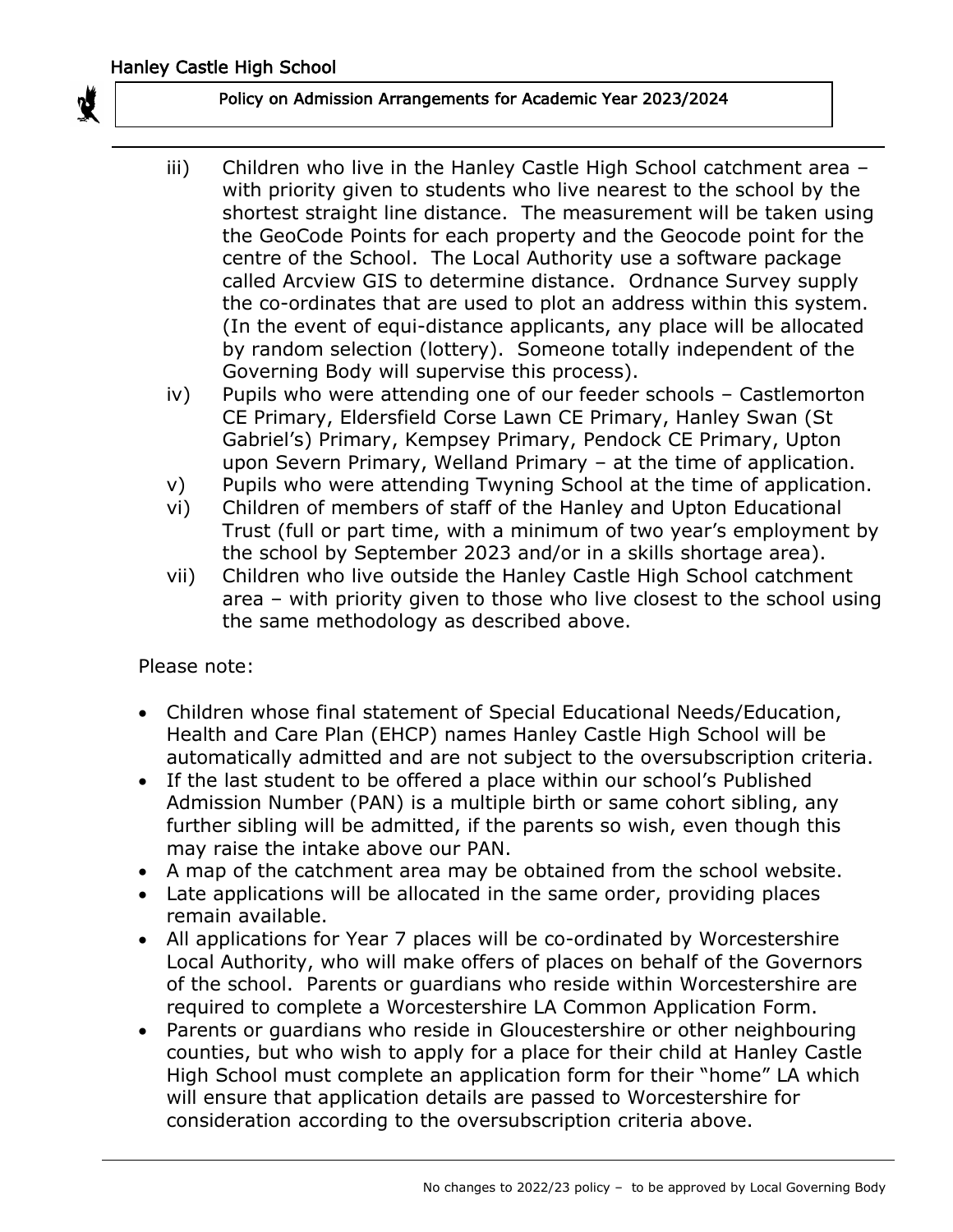

- All application forms must be received by the Local Authority by 31 October 2021.
- Late applications will only be considered after those received on time. The final date by which late applications will be accepted is 31 January, 2022.

## 3. Waiting List and In-Year Admissions

- 3.1 Any applications for a place at Hanley Castle High School outside the normal year or time of entry to the school must be made directly to the Worcestershire Children First School Admissions Team, on behalf of the Local Authority. The school will be notified by the Local Authority of the outcome of the application and parents will be informed of their right to appeal against a refusal of a place. Full details of the co-ordinated scheme for in-year applications 2022 can be found via the following link: [https://www.worcestershire.gov.uk/downloads/download/1330/co](https://www.worcestershire.gov.uk/downloads/download/1330/co-ordinated_schemes_for_all_worcestershire_schools)ordinated schemes for all worcestershire schools
- 3.2 Applications outside the normal admissions round from children with challenging behaviour which is likely to breach our Behaviour Management Policy will be considered on a case by case basis. If the governing body considers that admitting a child might have a detrimental impact on maintaining good order and discipline, and does not wish to admit the child even though places are available, it will refer the case to the Local Authority for action under the Fair Access Protocol (see 5.1 below).
- 3.3 A waiting list for places in each year will be held by the school. In Year 7 the list will be maintained until 31 December (of the year in which the children start school). Parents of unsuccessful applicants must ensure that they notify the school if they wish their child to be placed on this list. Where places become available, allocation will be according to the published oversubscription criteria.

## 4. Admission of children outside their normal age group

4.1 Where parents seek a place for their child at Hanley Castle High School outside of their normal age group, either as part of the main admissions round or as an in-year admission, the application will be processed in the normal way and a decision will be made on the basis of the circumstances of each case and in the best interests of the child concerned. This will include taking account of the parent's views; information about the child's academic, social and emotional development; where relevant, their medical history and the views of a medical professional; whether they have previously been educated out of their normal age group; and whether they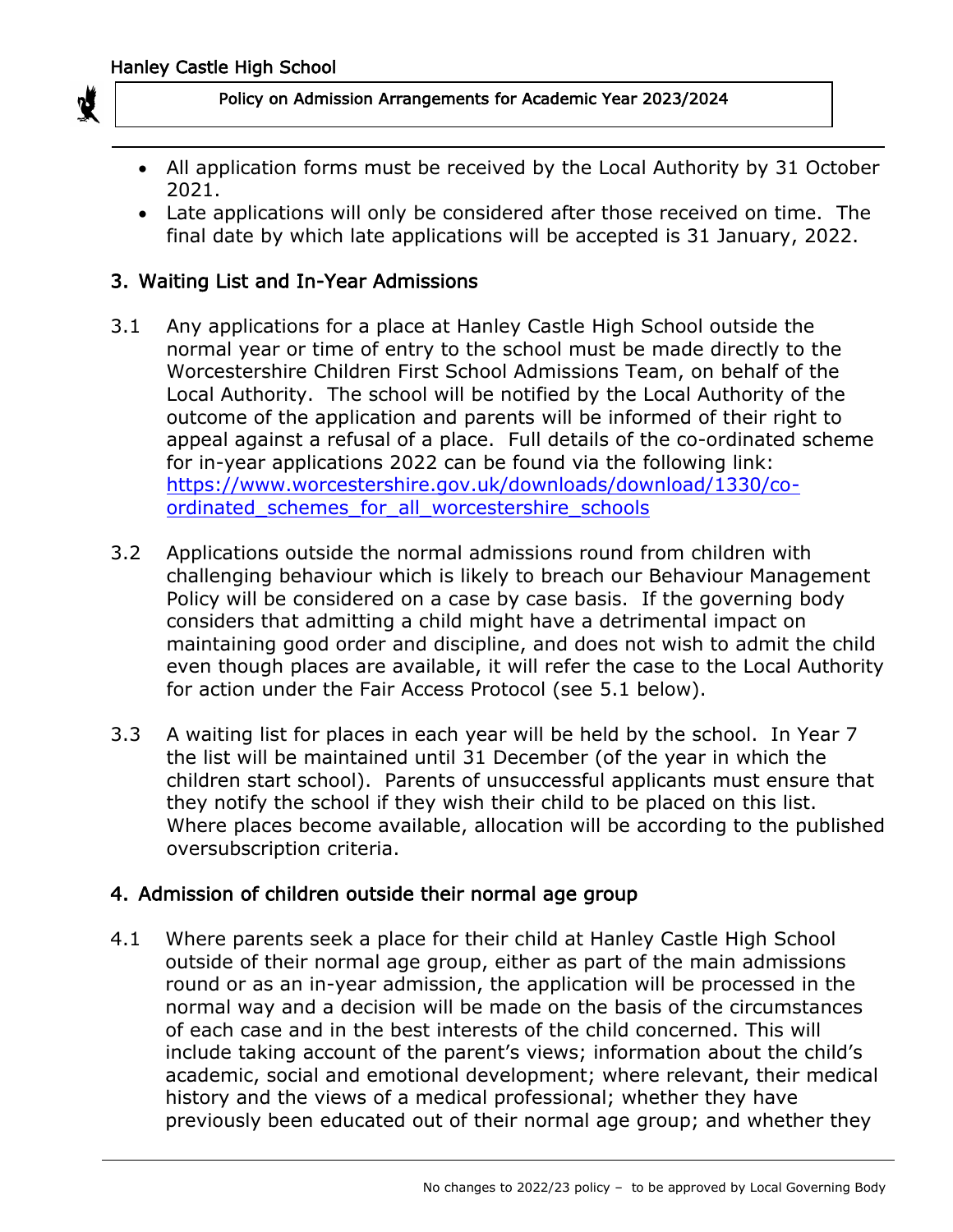

may naturally have fallen into a lower age group if it were not for being born prematurely. This must also consider the views of the Headteacher of the school.

In the case of all applications the parent should forward the application form onto the Worcestershire Children First School Admissions Team. The application form is an editable form and can be completed electronically and returned directly to Worcestershire Children First School Admissions team via email to [schooladmissions@worcschildrenfirst.org.uk.](mailto:schooladmissions@worcschildrenfirst.org.uk) The form can also be printed and returned via post but parents should be aware that there may be a delay in dealing with postal applications.

The School Admissions Team will consult the preferred schools on receipt of the application and will let parents know if an offer can be made at any of the preferred schools, normally within ten school days of receiving the application.

 4.2 Parents have a statutory right to appeal against the refusal of a place at a school for which they have applied. This right does not apply if they are offered a place at the school but it is not in their preferred age group.

## 5. Fair Access

5.1 Admissions via the Local Authority Fair Access Protocol will be dealt with separately, usually directly between the Headteachers of the schools involved.

## 6. Appeals

- 6.1 Parents whose application for a place at Hanley Castle High School has been unsuccessful have the right of appeal to an Independent Appeal Panel. Appeals should be made in writing within 20 school days for the attention of the Clerk to the Governors.
- 6.2 Appeals will be conducted in accordance with the Current Code of Practice for School Admission Appeals. Parents or guardians whose appeals have been unsuccessful may only apply for a further appeal in the same academic year if there has been a significant or material change in circumstances. Parents may then appeal in each following academic year, but only once in each year.